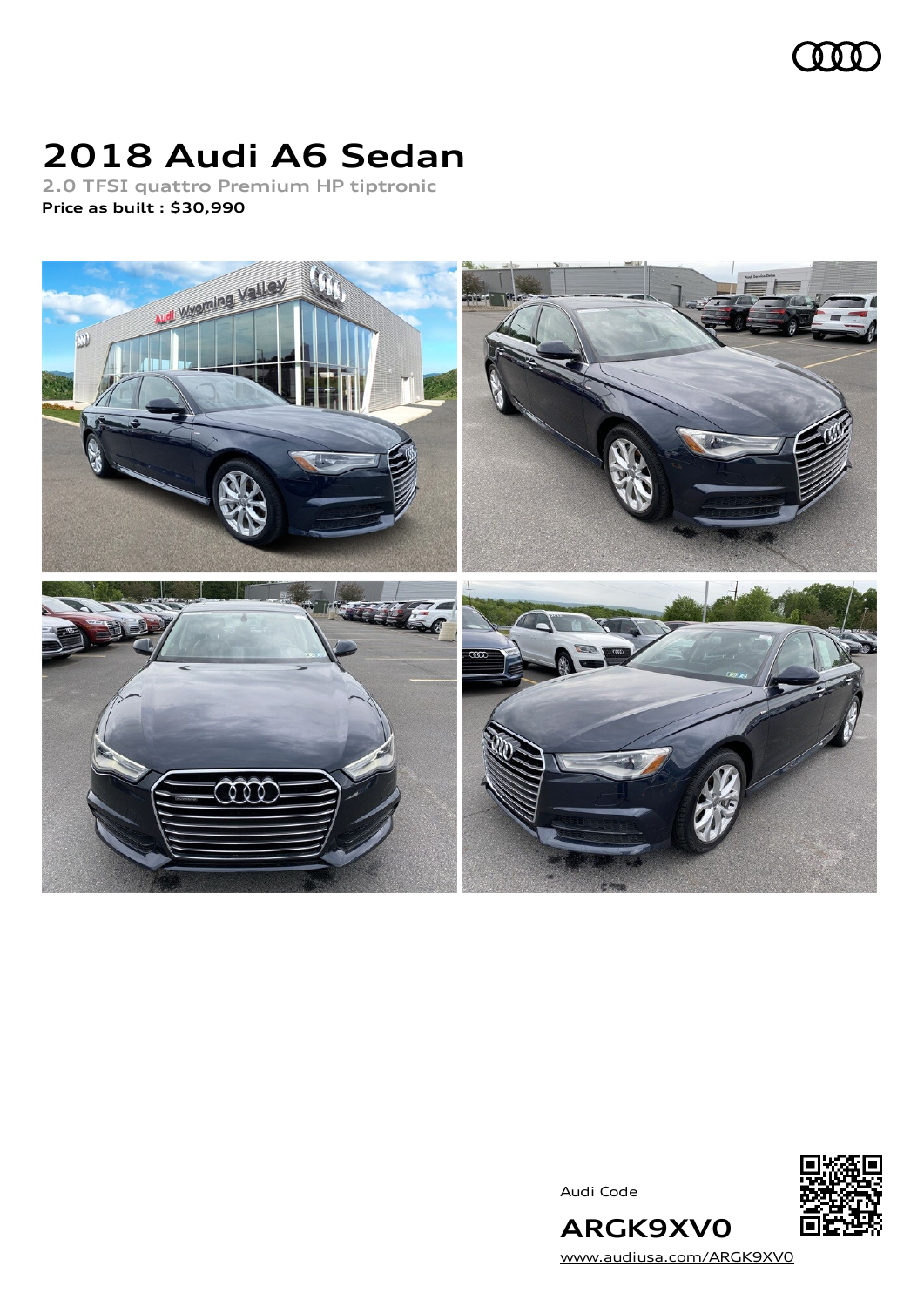## **Summary**

**Audi 2018 Audi A6 Sedan** 2.0 TFSI quattro Premium HP tiptronic

**Price as buil[t](#page-10-0)** \$30,990

#### **Exterior colour**

Moonlight Blue metallic

#### **Interior colour**

| Seats     | Nougat Brown |
|-----------|--------------|
| Dashboard | Black        |
| Carpet    | Black        |
| Headliner | Lunar Silver |

#### **Technical Specifications**

| Engine type                  | Four-cylinder                                |
|------------------------------|----------------------------------------------|
| stroke                       | Displacement/Bore and 1984/82.5 x 92.8 cc/mm |
| Torque                       | 273 @ 1,600 - 4,500 lb-ft@rpm                |
| Top track speed              | 130 mph mph $1$                              |
| Acceleration (0 - 60<br>mph) | 5.8 seconds seconds                          |
| Recommended fuel             | Premium                                      |



#### **Further Information**

| Warranty        | No           |
|-----------------|--------------|
|                 |              |
| Mileage         | 39,670 miles |
|                 |              |
| Type of vehicle | Used car     |
|                 |              |

#### **Audi Code** ARGK9XV0

**Your configuration on www.audiusa.com** [www.audiusa.com/ARGK9XV0](https://www.audiusa.com/ARGK9XV0)

**Commission number** 205585c60a0e0a6b2525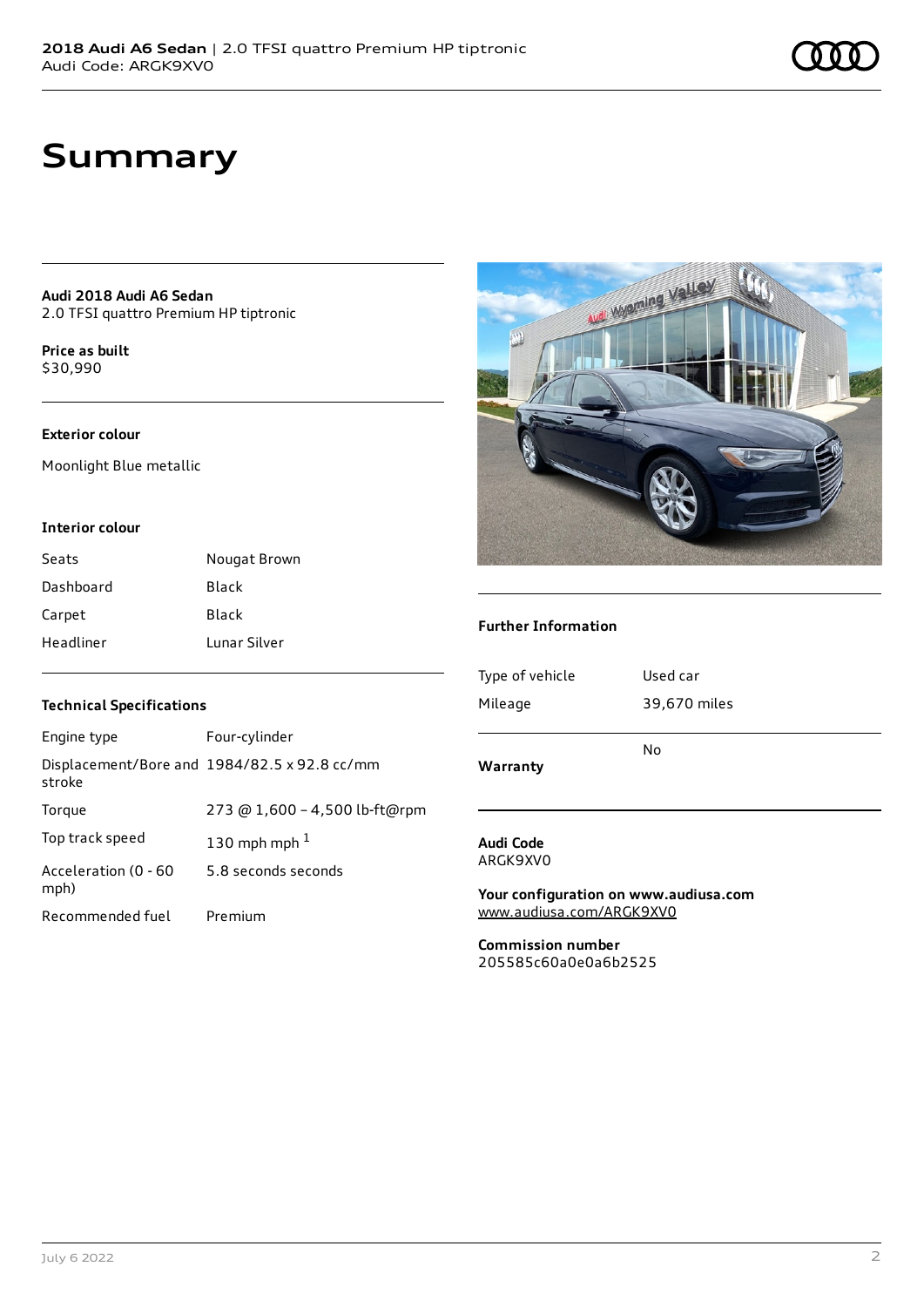# **Equipment**

Moonlight Blue metallic

Three-spoke heated multifunction steering wheel with shift paddles

Heated front and rear seats

Achat Gray Fine Grain Birch Natural Wood inlays

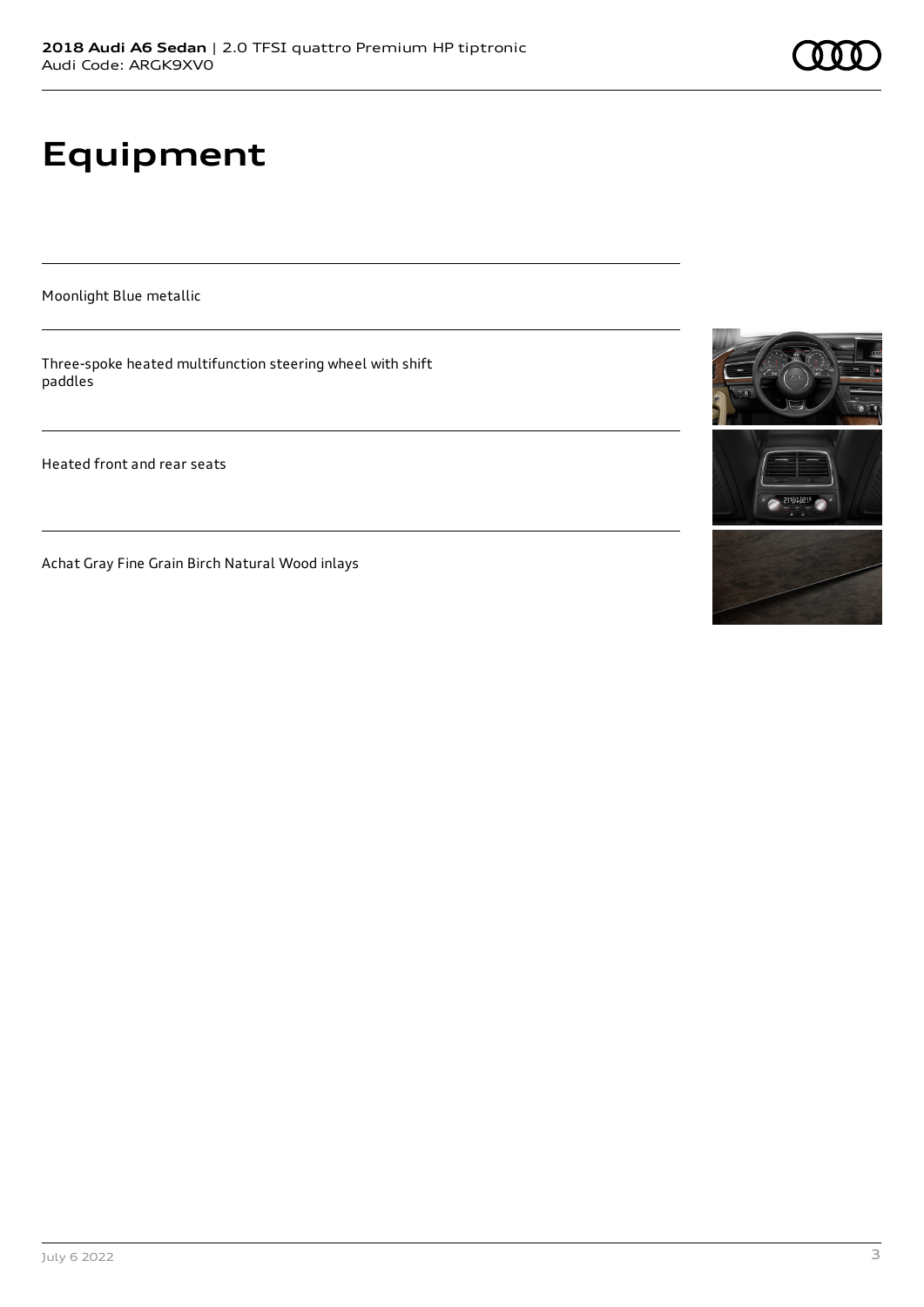## **Standard features**

8T1 Cruise control with coast, resume and accelerate features

1AS Electronic Stability Control (ESC) with traction control (ASR)

UH1 Electromechanical parking brake VC2 Garage door opener (HomeLink®)

QZ7 Electromechanical power steering 7K6 Tire-pressure monitoring system

head curtain airbags

entry

1S1 Tool kit and car jack

8Q3 Automatic headlights

8IH Xenon plus

8SL LED taillights

1BA Dynamic suspension system

and knee airbags

4UH Driver and front-passenger advanced airbags

6Y2 Top speed electronically limited to 155 mph

4X3 Front thorax side airbags and Sideguard®

4I3 Audi advanced key-keyless start, stop and

3B7 Lower Anchors and Tethers for Children (LATCH) in rear seats

0P0 Dual exhaust outlets with chrome tips

6XM Power-adjustable, auto-dimming, heated exterior side mirrors with memory

**Safety and Security**

#### HL2 18" 245/45 all-season tires

**Exterior**

VW5 Dual-pane acoustic glass for front side windows

#### **Exterior**

| 0NB             | S line <sup>®</sup> fender badge      |
|-----------------|---------------------------------------|
| 47B             | Aluminum trim around exterior windows |
| CB <sub>5</sub> | 18" 10-V-spoke design wheels          |

#### **Interior**

| QE1             | Storage package                                          |
|-----------------|----------------------------------------------------------|
| 3FE             | Sunroof                                                  |
| 7M8             | Aluminum door sill inlays with S line®<br>badging        |
| 6NJ             | Cloth headliner                                          |
| 9AK             | Dual-zone automatic climate control                      |
| 4L6             | Auto-dimming interior rear view mirror                   |
| QQ1             | LED interior lighting package                            |
| 2C <sub>5</sub> | Manual tilt and telescopic adjustable<br>steering column |
| 6E3             | Front center armrest                                     |
| 7F <sub>9</sub> | Leather-wrapped gear selector                            |
| 4E2             | Electric tailgate/trunk lid release from inside          |
| 3NZ             | Split folding 60/40 rear seatbacks with pass-<br>through |
| 7HA             | Cloth interior on doors                                  |
| N1F             | Leather seating surfaces                                 |

#### **Infotainment and Driver Assistance**

| U11 | MMI <sup>®</sup> touch with handwriting-recognition<br>technology |
|-----|-------------------------------------------------------------------|
| 7X2 | Parking system plus                                               |

7W1 Audi pre sense® basic

### **(1/2)**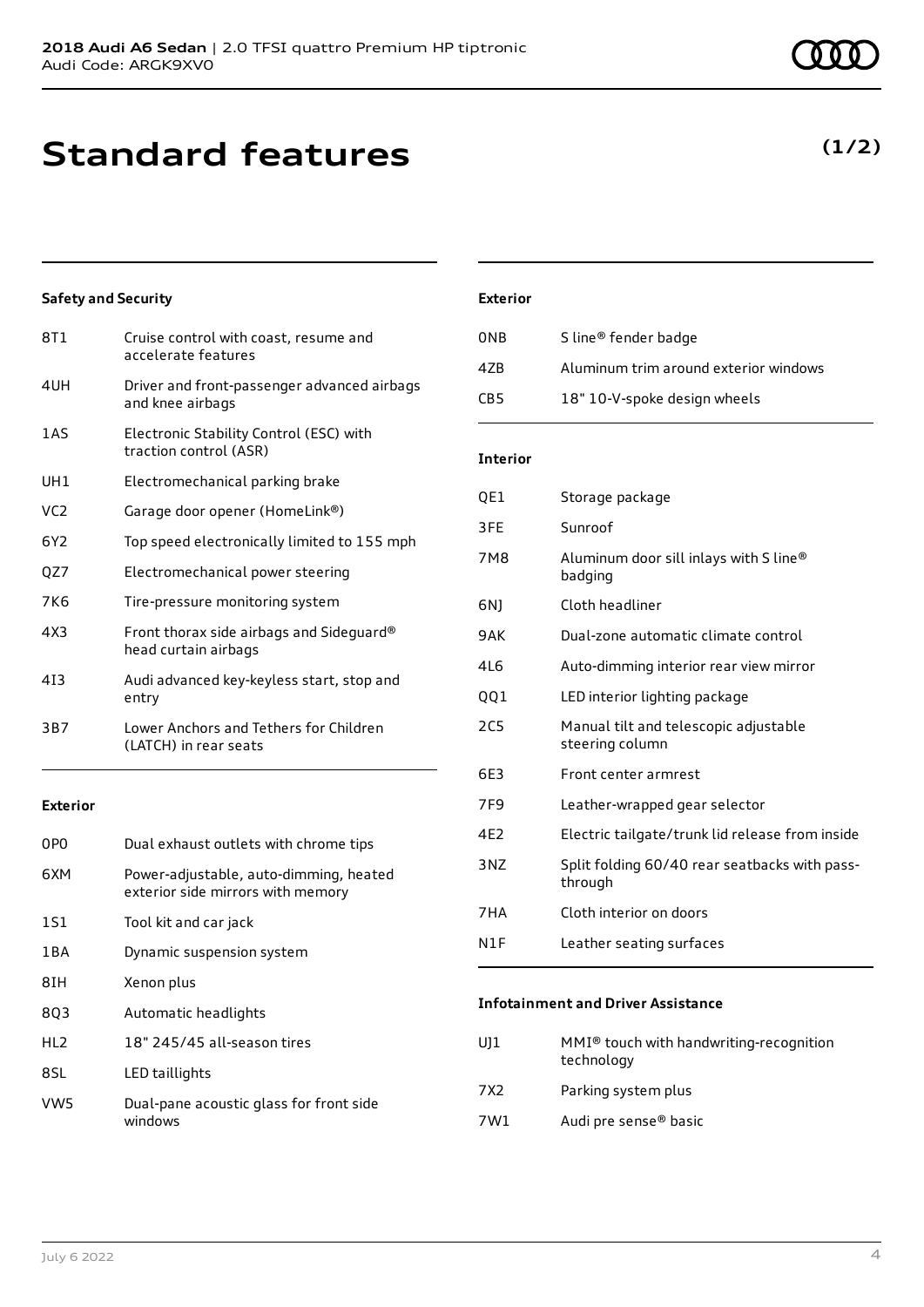**(2/2)**

## **Standard features**

#### **Infotainment and Driver Assistance**

| UI2. | Audi smartphone interface including Apple          |
|------|----------------------------------------------------|
|      | CarPlay <sup>™</sup> and Google™ Android Auto™ for |
|      | compatible devices                                 |
|      |                                                    |

- KA2 Rear view camera
- 9VD Audi sound system
- 9Q8 7.0" color driver information system
- 7UG MMI® Navigation plus
- I8H MMI® Radio plus with ten speakers and single CD player with MP3 playback capability
- QV3 SiriusXM® Satellite Radio
- 9ZK Audi connect<sup>®</sup> with six-month trial subscription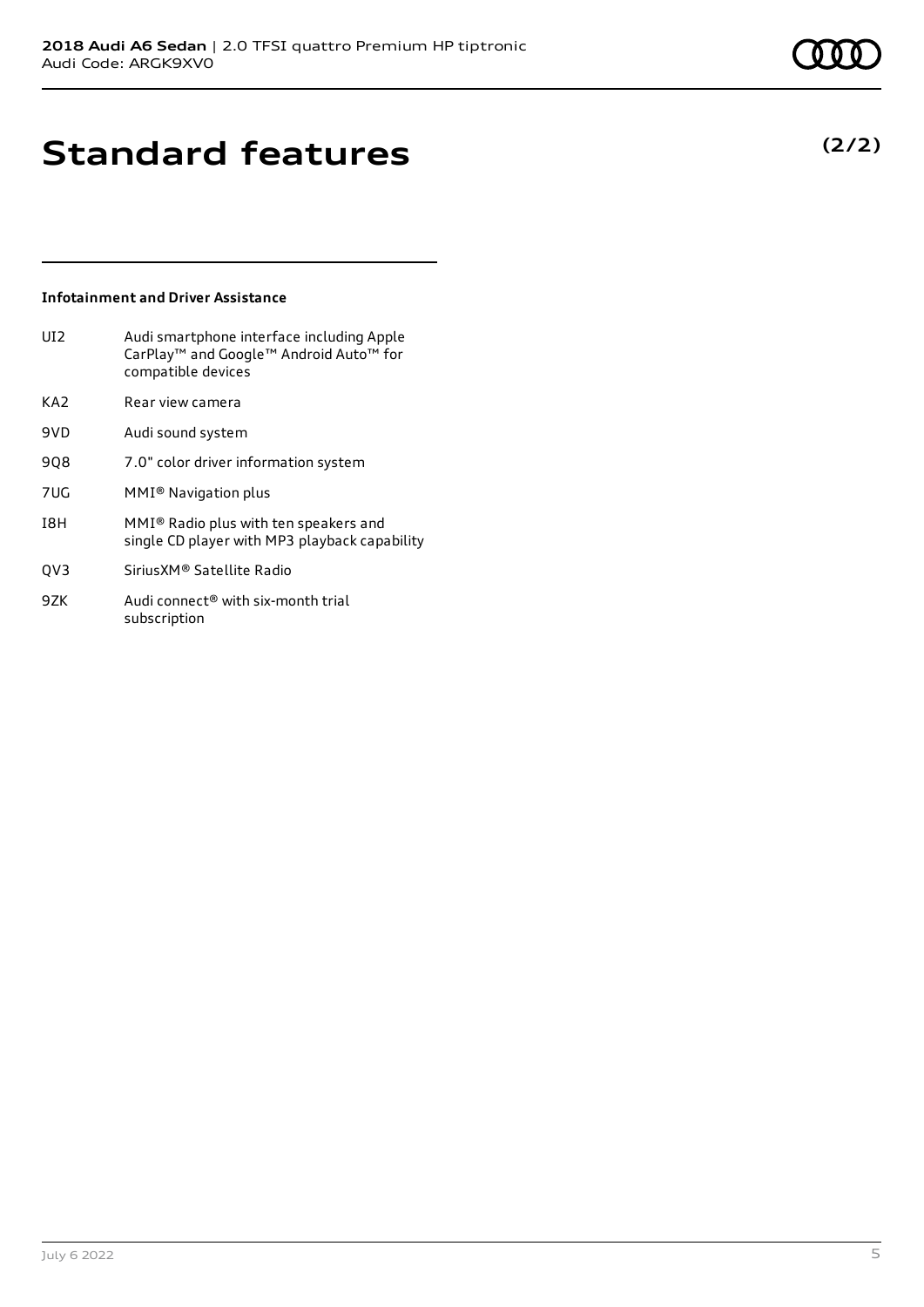# **Dealer remarks**

ABS brakes, Alloy wheels, Cold Weather Package, Compass, Electronic Stability Control, Front dual zone A/C, Heated door mirrors, Heated Front Seats, Heated front seats, Heated Rear Seats, Heated Steering Wheel, High intensity discharge headlights: Bi-xenon, Illuminated entry, Low tire pressure warning, Navigation System, Power moonroof, Remote keyless entry, Traction control. CARFAX One-Owner.

Moonlight Blue 2018 Audi A6 2.0T Premium quattro quattro 2.0L 4-Cylinder TFSI 8-Speed Automatic with Tiptronic

Audi Certified pre-owned Details:

\* 300+ Point Inspection

\* Warranty Deductible: \$0

\* Limited Warranty: 12 Month/Unlimited Mile beginning after new car warranty expires or from certified purchase date

\* Includes 24/7 Roadside Assistance emergency towing, collision, jump start, flat tire change, emergency fuel service, lock-out service, extrication service, Audi assist, CARFAX Vehicle History Report and SiriusXM satellite radio complimentary 90 day subscription. If Audi New Vehicle Limited Warranty (NVLW) coverage remains at time of CPO purchase, CPO Limited Warranty Coverage commences upon expiration of NVLW and continues until 5 years from vehicle's original in-service date with no mileage limitation. If NVLW coverage has expired at time of CPO purchase, CPO Limited Warranty coverage commences at time of purchase and continues for 12 months with no mileage limitation. Limited warranty is transferable between private parties.

22/31 City/Highway MPG Awards:

\* 2018 KBB.com 10 Most Awarded Brands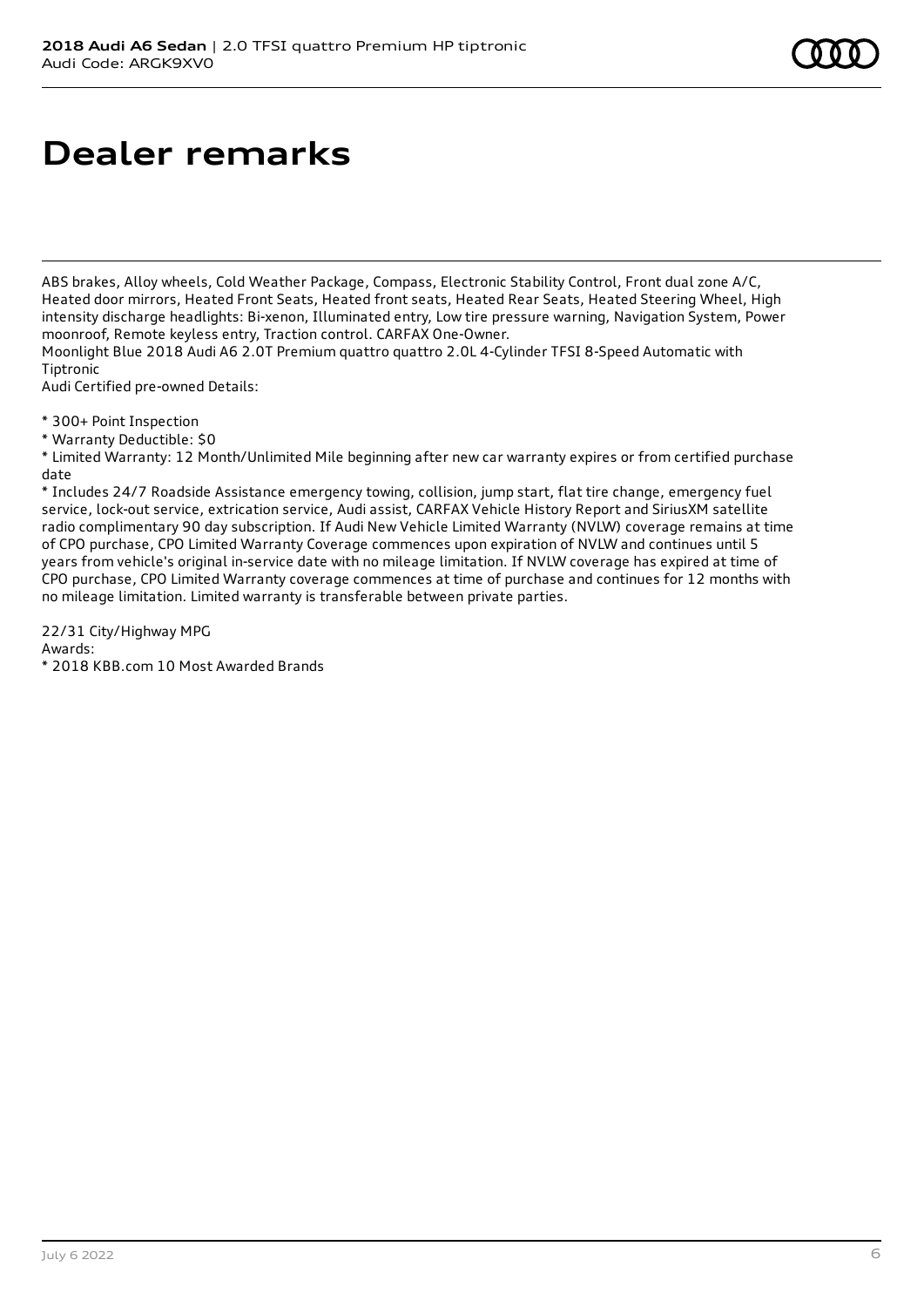## **Technical Specifications**

#### **Engineering | Performance**

| Engine type                                 | Four-cylinder                                |
|---------------------------------------------|----------------------------------------------|
| Power Level                                 | 40                                           |
| Displacement                                | 2.0 l                                        |
| Max. output ps/hp                           | 252 @ 5,000 - 6,000 @ rpm                    |
| Torque                                      | 273 @ 1,600 - 4,500 lb-ft@rpm                |
| Valvetrain                                  | 16 valve DOHC                                |
| Acceleration (0 - 60<br>mph)                | 5.8 seconds seconds                          |
| Engine block                                | Cast-iron                                    |
| Induction/fuel injection Turbocharged/TFSI® |                                              |
| Cylinder head                               | Aluminum-alloy                               |
| stroke                                      | Displacement/Bore and 1984/82.5 x 92.8 cc/mm |
| Top track speed <sup>1</sup>                | 130 mph mph                                  |

#### **Transmission | Drivetrain**

| Gear ratios: 8th         | 0.667: 1                                                                           |
|--------------------------|------------------------------------------------------------------------------------|
| Gear ratios: 6th         | 1.000:1                                                                            |
| Gear ratios: 7th         | 0.839:1                                                                            |
| Gear ratios: Reverse     | 3.317:1                                                                            |
| Drivetrain type          | Automatic                                                                          |
| Gear ratios: Final Drive | 3.076:1                                                                            |
| Gear ratios: 4th         | 1.667:1                                                                            |
| Transmission             | Eight-speed Tiptronic <sup>®</sup> automatic<br>transmission and front-wheel drive |
| Gear ratios: 5th         | 1.285:1                                                                            |
| Gear ratios: 2nd         | 3.143:1                                                                            |
| Gear ratios: 3rd         | 2.106:1                                                                            |
| Gear ratios: 1st         | 4.714:1                                                                            |

#### **Electrical system**

| Alternator | 14 Volt - 120-180A |
|------------|--------------------|
| Battery    | 12 Volt - 80Ah     |

#### **Steering**

| Steering type                             | Electromechanical speed-sensitive<br>power steering |
|-------------------------------------------|-----------------------------------------------------|
| Turning diameter, curb-39.0 ft<br>to-curb |                                                     |
| Steering ratio                            | 16.1:1                                              |

#### **Suspension**

| Front axle | Five-link front suspension       |
|------------|----------------------------------|
| Rear axle  | Trapezoidal-link rear suspension |
| Optional   | Sport suspension calibration     |

### **(1/2)**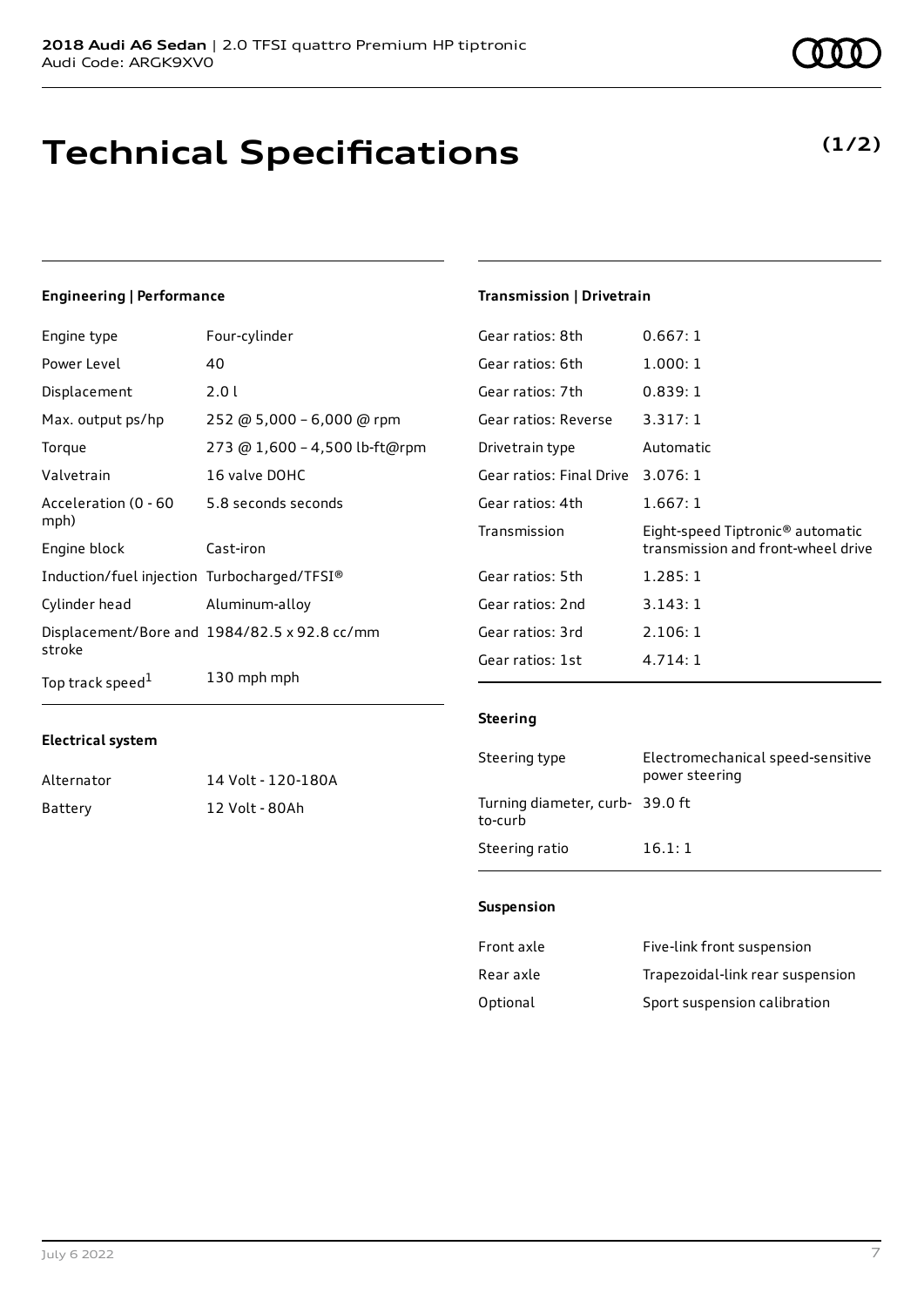# **Technical Specifications**

### **(2/2)**

#### **Brakes**

| <b>Body</b>         |                           |
|---------------------|---------------------------|
| Parking brake       | Electromechanical         |
| Rear brakes         | 13.0 (ventilated disc) in |
| <b>Front brakes</b> | 13.6 (ventilated disc) in |

Material Material Aluminum exterior body panels and a steel chassis

#### **Interior measurements**

| Seating capacity                          | 5                     |
|-------------------------------------------|-----------------------|
| Shoulder room, rear                       | 56.3 in               |
| Head room with front<br>sunroof           | 37.2 in               |
| Leg room, rear                            | 37.4 in               |
| Shoulder room, front                      | 57.5 in               |
| Head room with rear<br>sunroof            | 37.8 in               |
| Leg room, front                           | 41.3 in               |
| Cargo volume, rear<br>seatbacks up/folded | 14.1/N/A cu ft, cu ft |

#### **Warranty | Maintenance**

| Warranty    | 4-year/50,000 mile Audi New<br>Vehicle Limited Warranty                                   |
|-------------|-------------------------------------------------------------------------------------------|
| Maintenance | 12-month/10,000 mile (whichever<br>occurs first) NO CHARGE first<br>scheduled maintenance |

#### **Exterior Measurements**

| Height                           | 57.8 in  |
|----------------------------------|----------|
| Overall width without<br>mirrors | 73.8 in  |
| Length                           | 194.2 in |
| Wheelbase                        | 114.6 in |
| Drag coefficient                 | 0.28 Cw  |
| Overall width with<br>mirrors    | 82.1 in  |
| Track rear                       | 63.7 in  |
| Track front                      | 64.1 in  |
| Curb weight                      | 3,957 lb |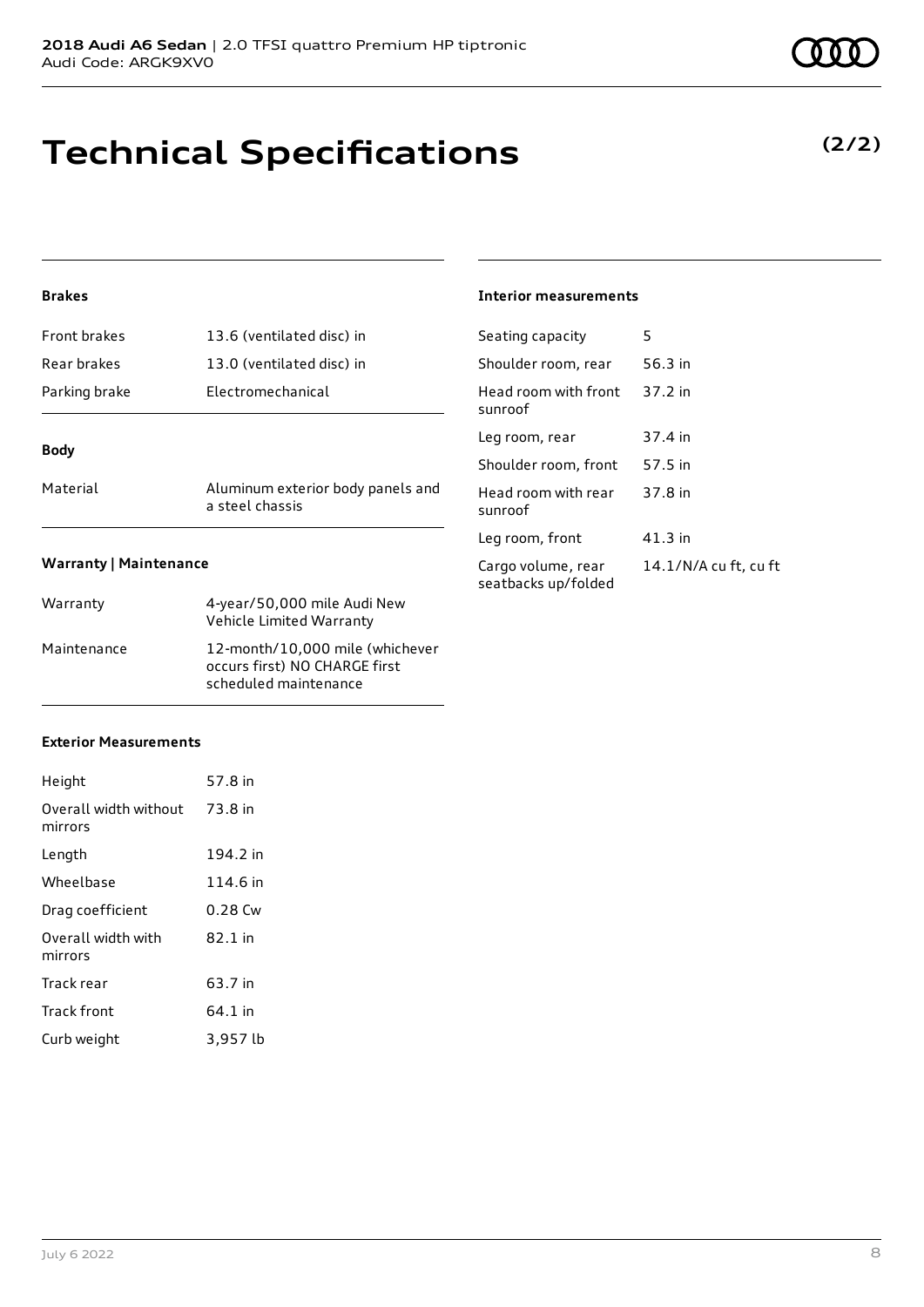### **Consumption- and emission**

#### **Consumption by NEDC**

| urban       | 22 mpg   |
|-------------|----------|
| extra-urban | 31 mpg   |
| combined    | $26$ mpg |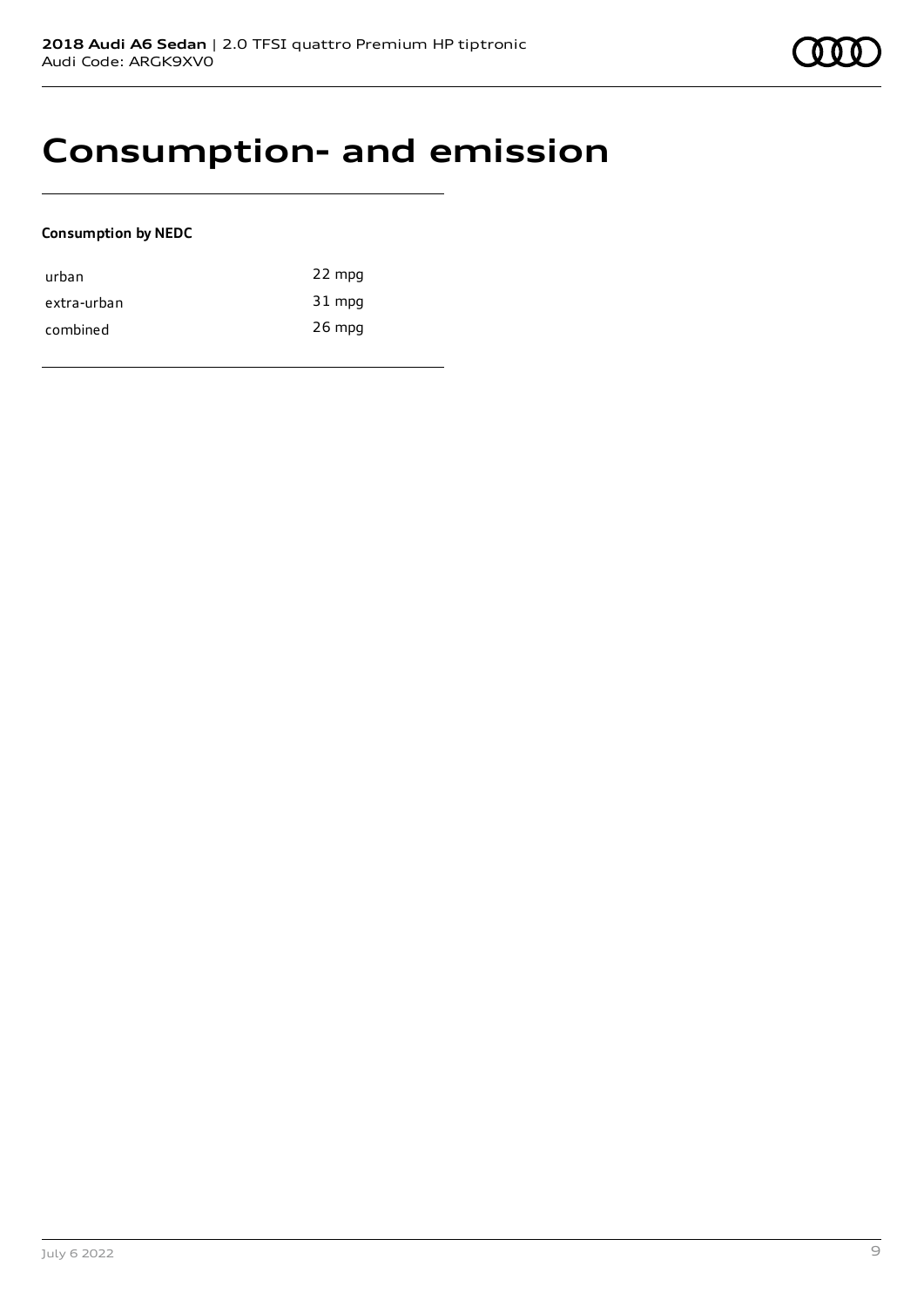### **Contact**

Dealer **Audi Wyoming Valley**

1470 Highway 315 Blvd Ste 3 18702 Wilkes Barre PA

Phone: 5707146550 FAX: 5707186234

www: [https://www.audiwyomingvalley.com](https://www.audiwyomingvalley.com/)